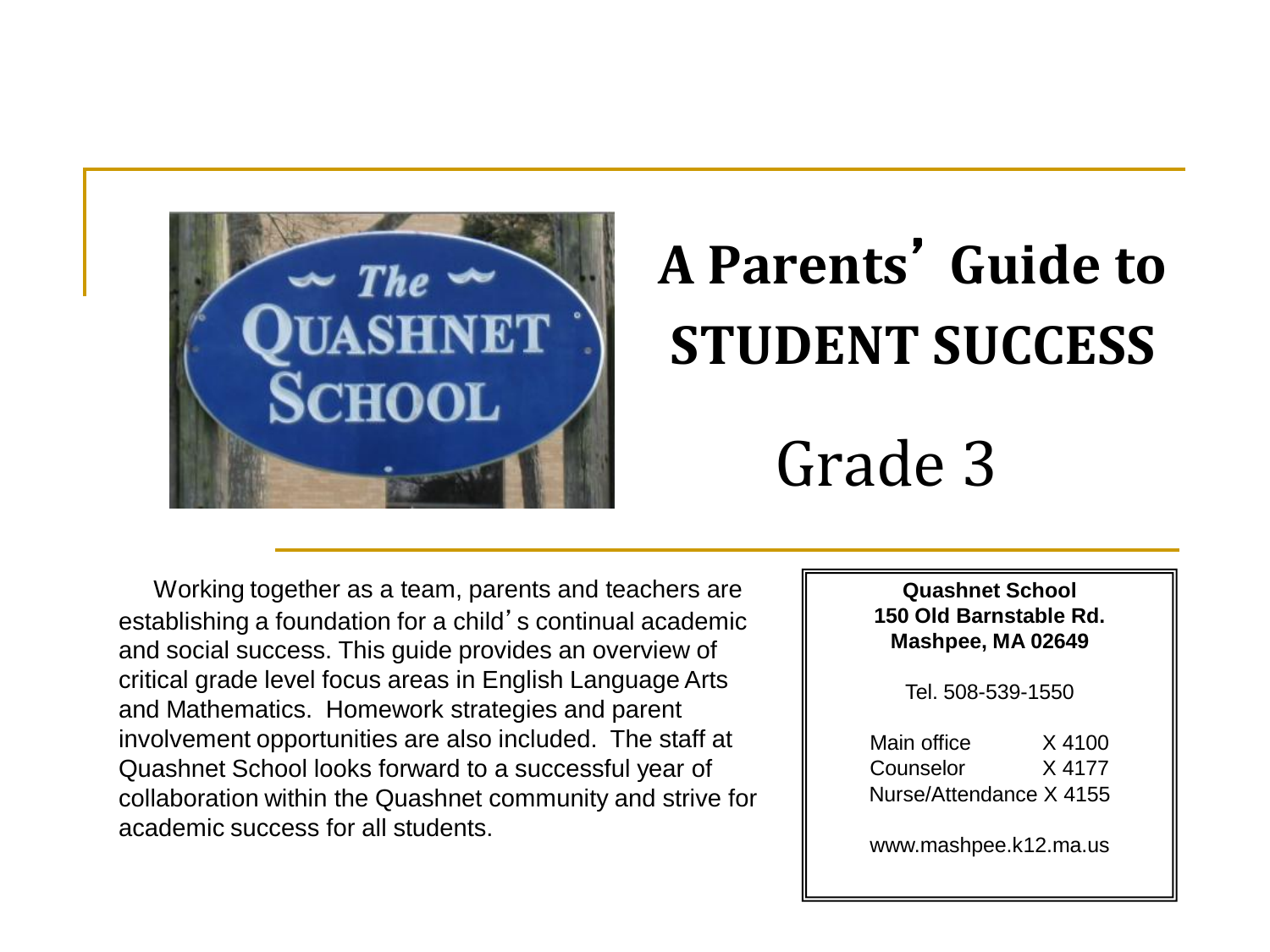# *English Language Arts and Literacy*



### *ELA Overview*

 Third grade is a pivotal year for your child. Entering third graders should be confident readers, able to sound out words, read with expression, and make meaning of what they read. Third grade students build on reading confidence, comprehension, and fluency (rate and expression). They will acquire a rich vocabulary while access challenging stories and nonfiction books that build knowledge of the world around them.



#### *Focus Content Areas*

| Reading                   | Reading to find main ideas and details in a<br>story.<br>Describing the connections between<br>particular sentences and paragraphs in a<br>story.<br>Compare the most important points and key<br>details presented in two books on the same<br>topic.  |
|---------------------------|---------------------------------------------------------------------------------------------------------------------------------------------------------------------------------------------------------------------------------------------------------|
| Writing                   | Writing opinions or explanations using facts<br>and details.<br>Writing stories that establish a clear<br>sequence of events with details, actions,<br>thoughts, and feelings of the character(s).<br>Independently conduct short research<br>projects. |
| Speaking and<br>Listening | Reading stories, non-fiction texts, and<br>poems aloud fluently.<br>Asking and answering questions about<br>information he or she hears from class<br>discussions, and elaborating on what others<br>share.                                             |
| Language                  | Explain nouns, pronouns, verbs, adjectives,<br>verbs, and adverbs in general and their<br>functions in a sentence.<br>Demonstrate a command of capitalization<br>rules, punctuation, and spelling.<br>Build on vocabulary skills.                       |

Daily independent reading in school and at home is an essential component to being a strong reader.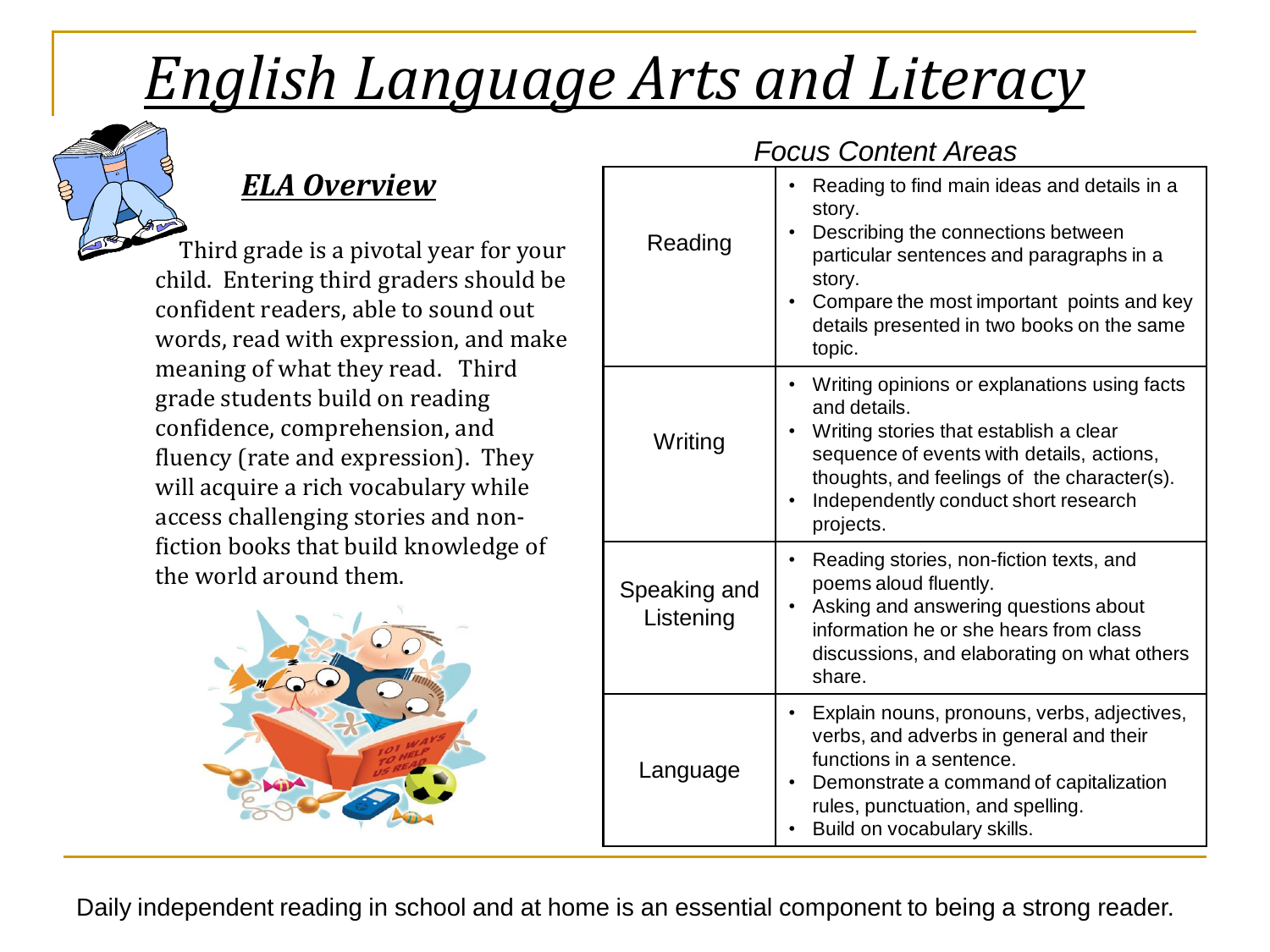# Mathematics



#### **Four Critical Areas of Study**

- 1. Know multiplication and division facts within 100.
- 2. Understand fractions, with a focus on unit fractions (e.g.  $\frac{1}{2}$ ,  $\frac{1}{4}$ ).
- 3. Understand rectangular arrays and area.
- 4. Describe and analyze two-dimensional shapes.

#### **Strategies for Success**

- **Communicate with your child's teacher; ask** questions, share concerns and successes.
- **Learn and practice math facts.**

**Read and refer to Everyday Math Family** Newsletter for vocabulary, skills, and homework help.

 Visit educational math websites for extra practice and support.

[www.everydaymathonline.com](http://www.everydaymathonline.com/)

[www.ixl.com](http://www.ixl.com/)

[www.xtramath.org](http://www.xtramath.org/) 

| <b>TOPIC</b>                                    | <b>SKILL</b>                                                                                                                                                                                                                                                                                            |
|-------------------------------------------------|---------------------------------------------------------------------------------------------------------------------------------------------------------------------------------------------------------------------------------------------------------------------------------------------------------|
| Operations and<br>Algebraic<br>Thinking         | Solve problems involving four math<br>operations. Multiply and divide within<br>100. Understand properties of<br>multiplication and relationship of<br>multiplication and division. Look for<br>and explain patterns in arithmetic.                                                                     |
| Number and<br>Operations in<br><b>Base Ten</b>  | Use place value understanding to<br>perform multi-digit arithmetic.                                                                                                                                                                                                                                     |
| Number and<br>Operations in<br><b>Fractions</b> | Understand fractions as numbers<br>and having a place on a number<br>line.                                                                                                                                                                                                                              |
| Measurement<br>and Data                         | Solve problems involving<br>measurement and estimation of<br>intervals of time, liquid, volumes,<br>and masses of objects. Answer<br>questions from data. Understand<br>area and relation to multiplication<br>and addition; find perimeter and<br>know difference between linear and<br>area measures. |
| Geometry                                        | Reason with shapes and attributes.                                                                                                                                                                                                                                                                      |

Multiplication tables up to 10x10 should be mastered by the end of third grade.